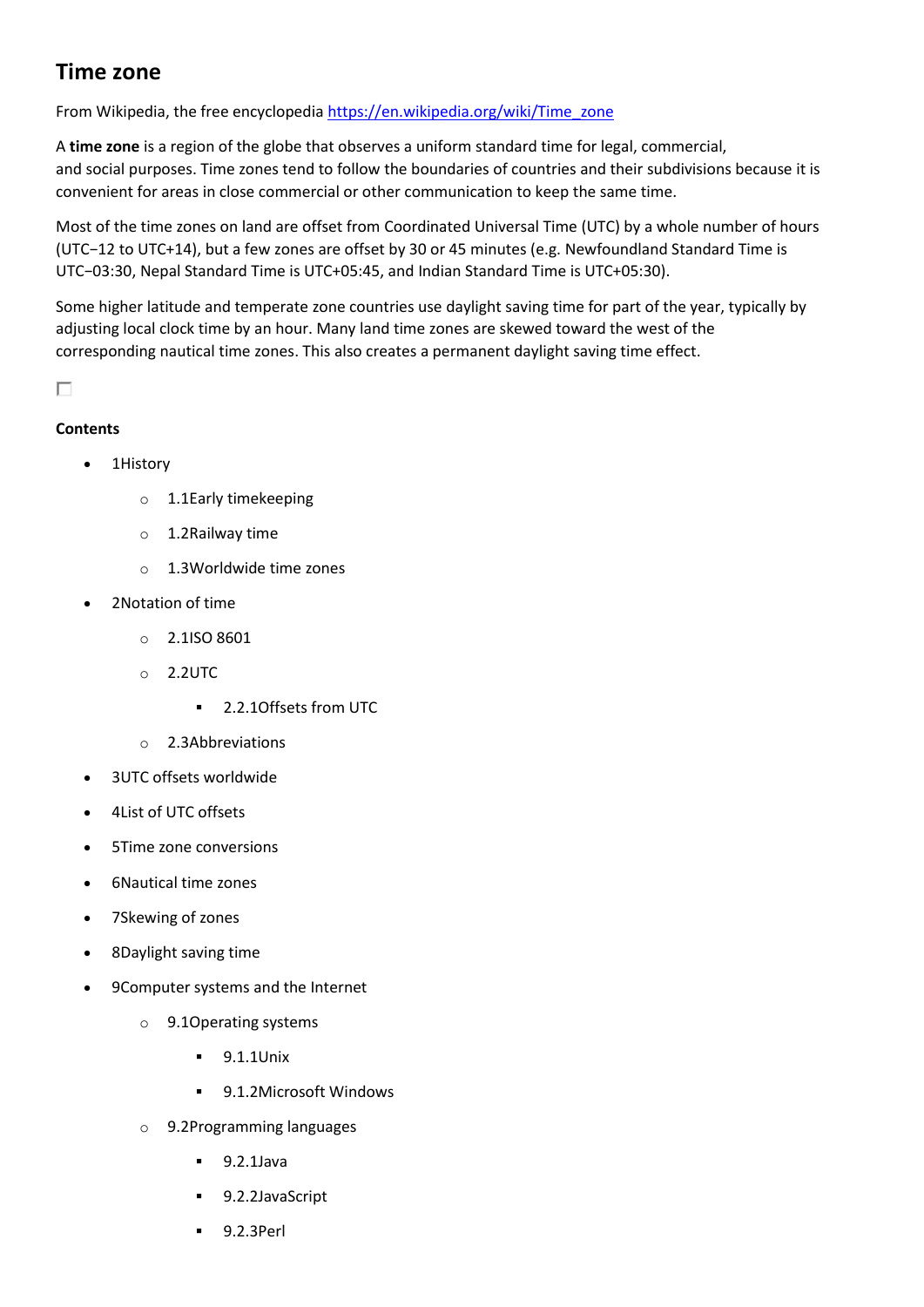- 9.2.4PHP
- 9.2.5Python
- 9.2.6Smalltalk
- 10Time zones in outer space
- 11See also
- 12Notes
- 13References
- 14External links

History

## **Early timekeeping**

Before clocks were first invented, it was common practice to mark the time of day with apparent solar time (also called "true" solar time) – for example, the time on a sundial – which was typically different for every location and dependent on longitude.

When well-regulated mechanical clocks became widespread in the early 19th century, [1] each city began to use some local mean solar time. Apparent and mean solar time can differ by up to around 15 minutes (as described by the equation of time) because of the elliptical shape of the Earth's orbit around the Sun (eccentricity) and the tilt of the Earth's axis (obliquity). Mean solar time has days of equal length, and the difference between the two sums to zero after a year.

Greenwich Mean Time (GMT) was established in 1675, when the Royal Observatory was built, as an aid to mariners to determine longitude at sea, providing a standard reference time while each city in England kept a different local time.

## **Railway time**



Plaque commemorating the Railway General Time Convention of 1883 in North America

Local solar time became increasingly inconvenient as rail transport and telecommunications improved, because clocks differed between places by amounts corresponding to the differences in their geographical longitudes, which varied by four minutes of time for every degree of longitude. For example, Bristol is about 2.5 degrees west of Greenwich (East London), so when it is solar noon in Bristol, it is about 10 minutes past solar noon in London.<sup>[2]</sup> The use of time zones accumulates these differences into longer units, usually hours, so that nearby places can share a common standard for timekeeping.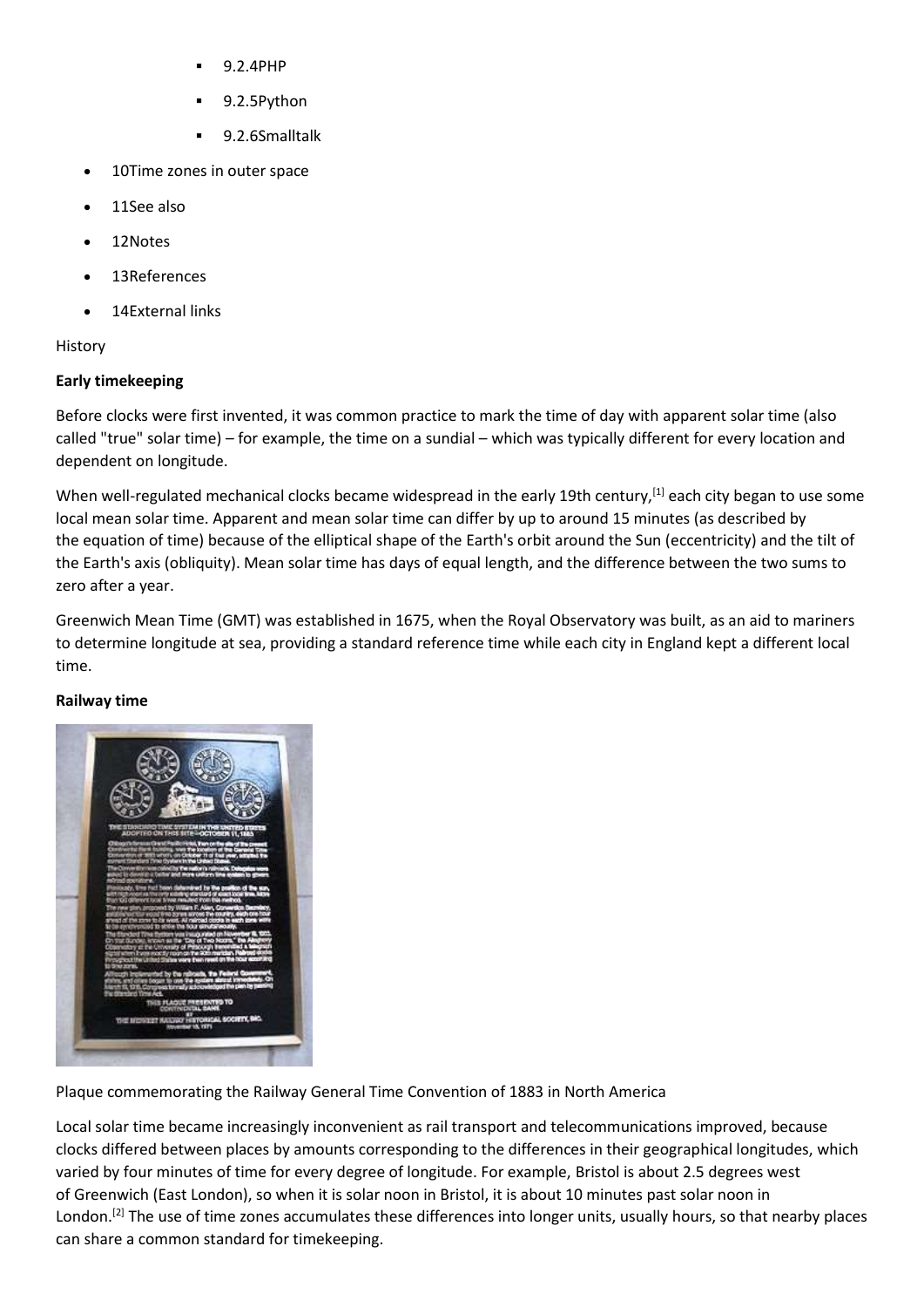The first adoption of a standard time was on December 1, 1847, in Great Britain by railway companies using GMT kept by portable chronometers. The first of these companies to adopt standard time was the Great Western Railway(GWR) in November 1840. This quickly became known as Railway Time. About August 23, 1852, time signals were first transmitted by telegraph from the Royal Observatory, Greenwich. Even though 98% of Great Britain's public clocks were using GMT by 1855, it was not made Britain's legal time until August 2, 1880. Some British clocks from this period have two minute hands—one for the local time, one for GMT.<sup>[3]</sup>

Improvements in worldwide communication further increased the need for interacting parties to communicate mutually comprehensible time references to one another. The problem of differing local times could be solved across larger areas by synchronizing clocks worldwide, but in many places that adopted time would then differ markedly from the solar time to which people were accustomed.

On November 2, 1868, the then British colony of New Zealand officially adopted a standard time to be observed throughout the colony, and was perhaps the first country to do so. It was based on the longitude 172°30′ East of Greenwich, that is 11 hours 30 minutes ahead of GMT. This standard was known as New Zealand Mean Time.<sup>[4]</sup>

Timekeeping on the American railroads in the mid-19th century was somewhat confused. Each railroad used its own standard time, usually based on the local time of its headquarters or most important terminus, and the railroad's train schedules were published using its own time. Some junctions served by several railroads had a clock for each railroad, each showing a different time.<sup>[5]</sup>



1913 time zone map of the United States, showing boundaries very different from today

Charles F. Dowd proposed a system of one-hour standard time zones for American railroads about 1863, although he published nothing on the matter at that time and did not consult railroad officials until 1869. In 1870 he proposed four ideal time zones (having north–south borders), the first centered on Washington, D.C., but by 1872 the first was centered on the meridian 75° W of Greenwich, with geographic borders (for example, sections of the Appalachian Mountains). Dowd's system was never accepted by American railroads. Instead, U.S. and Canadian railroads implemented a version proposed by William F. Allen, the editor of the *Traveler's Official Railway Guide*. [6] The borders of its time zones ran through railroad stations, often in major cities. For example, the border between its Eastern and Central time zones ran through Detroit, Buffalo, Pittsburgh, Atlanta, and Charleston. It was inaugurated on Sunday, November 18, 1883, also called "The Day of Two Noons",[7] when each railroad station clock was reset as standard-time noon was reached within each time zone. The zones were named Intercolonial, Eastern, Central, Mountain, and Pacific. Within a year 85% of all cities with populations over 10,000, about 200 cities, were using standard time.[8] A notable exception was Detroit (which is about halfway between the meridians of eastern time and central time) which kept local time until 1900, then tried Central Standard Time, local mean time, and Eastern Standard Time before a May 1915 ordinance settled on EST and was ratified by popular vote in August 1916. The confusion of times came to an end when Standard zone time was formally adopted by the U.S. Congress in the Standard Time Actof March 19, 1918.

#### **Worldwide time zones**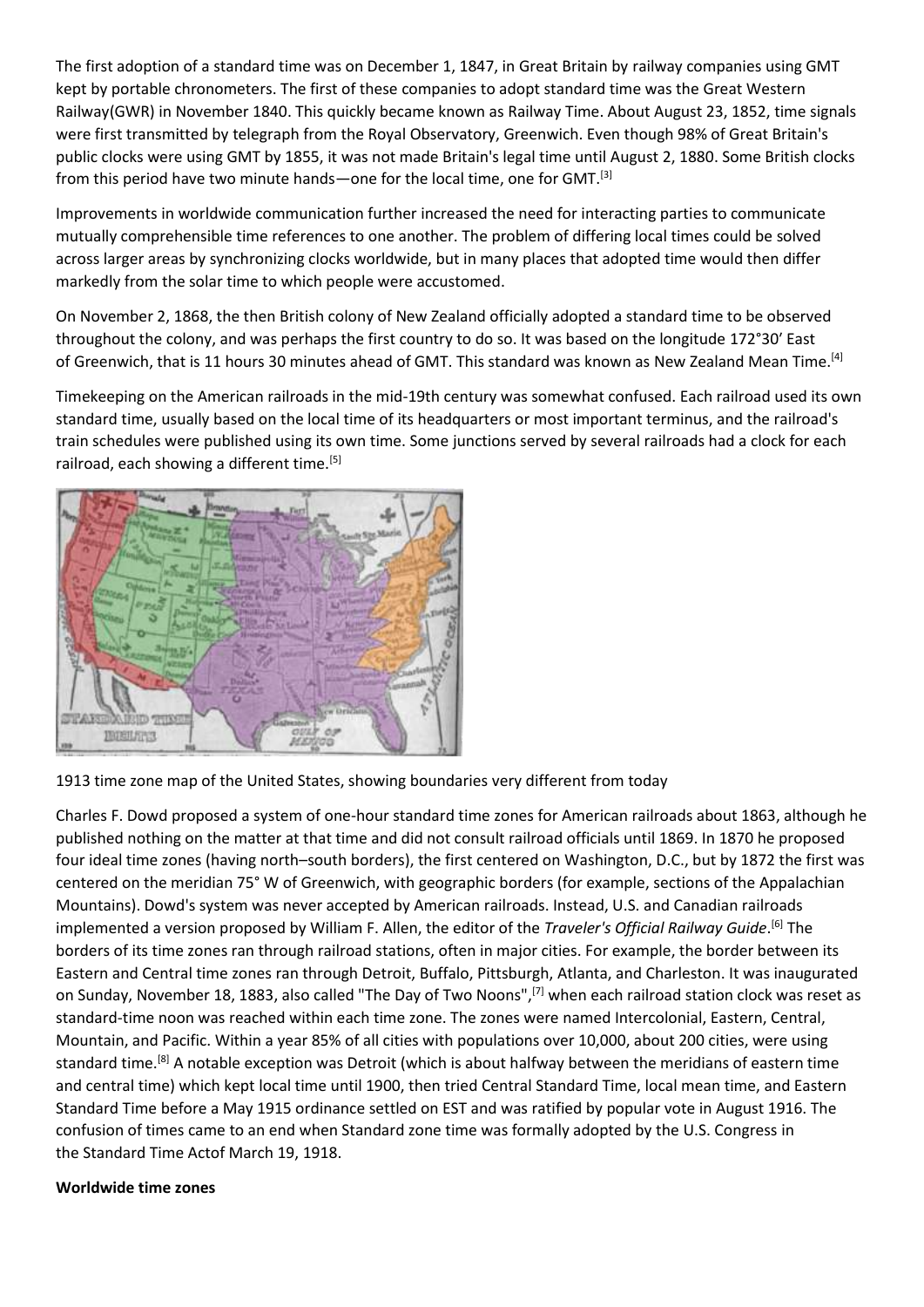The first known person to conceive of a worldwide system of time zones was the Italian mathematician Quirico Filopanti. He introduced the idea in his book *Miranda!* published in 1858. He proposed 24 hourly time zones, which he called "longitudinal days", the first centred on the meridian of Rome. He also proposed a universal time to be used in astronomy and telegraphy. But his book attracted no attention until long after his death.<sup>[9][10]</sup>

Scottish-born Canadian Sir Sandford Fleming proposed a worldwide system of time zones in 1879. He advocated his system at several international conferences, and is credited with "the initial effort that led to the adoption of the present time meridians".[11] In 1876, his first proposal was for a global 24-hour clock, conceptually located at the centre of the Earth and not linked to any surface meridian. In 1879 he specified that his universal day would begin at the anti-meridian of Greenwich (180th meridian), while conceding that hourly time zones might have some limited local use. He also proposed his system at the International Meridian Conference in October 1884, but it did not adopt his time zones because they were not within its purview. The conference did adopt a universal day of 24 hours beginning at Greenwich midnight, but specified that it "shall not interfere with the use of local or standard time where desirable".<sup>[12]</sup>

By about 1900, almost all time on Earth was in the form of standard time zones, only some of which used an hourly offset from GMT. Many applied the time at a local astronomical observatory to an entire country, without any reference to GMT. It took many decades before all time on Earth was in the form of time zones referred to some "standard offset" from GMT/UTC. By 1929, most major countries had adopted hourly time zones. Nepal was the last country to adopt a standard offset, shifting slightly to UTC+5:45 in 1956.<sup>[13]</sup>

Today, all nations use standard time zones for secular purposes, but they do not all apply the concept as originally conceived. Newfoundland, India, Iran, Afghanistan, Burma, Sri Lanka, the Marquesas, as well as parts of Australia use half-hour deviations from standard time, and some nations, such as Nepal, and some provinces, such as the Chatham Islands of New Zealand, use quarter-hour deviations. Some countries, such as China and India, use a single time zone even though the extent of their territory far exceeds 15° of longitude.<sup>[14]</sup>

Notation of time

## **ISO 8601**

## *Main article: ISO 8601*

ISO 8601 is an international standard that defines methods of representing dates and times in textual form, including specifications for representing time zones.<sup>[15]</sup>

#### **UTC**

If a time is in Coordinated Universal Time (UTC), a "Z" is added directly after the time without a separating space. "Z" is the zone designator for the zero UTC offset. "09:30 UTC" is therefore represented as "09:30Z" or "0930Z". Likewise, "14:45:15 UTC" is written as "14:45:15Z" or "144515Z".[16]

UTC time is also known as "Zulu" time, since "Zulu" is a phonetic alphabet code word for the letter "Z".[17]

#### **Offsets from UTC**

Offsets from UTC are written in the format ±[hh]:[mm], ±[hh] [mm], or ±[hh] (either hours ahead or behind UTC). For example, if the time being described is one hour ahead of UTC (such as the time in Berlin during the winter), the zone designator would be "+01:00", "+0100", or simply "+01". This numeric representation of time zones is appended to local times in the same way that alphabetic time zone abbreviations (or "Z", as above) are appended. The offset from UTC changes with daylight saving time, e.g. a time offset in Chicago, which is in the North American Central Time Zone, is "−06:00" for the winter (Central Standard Time) and "−05:00" for the summer (Central Daylight Time).[18]

#### **Abbreviations**

*Main article: List of time zone abbreviations*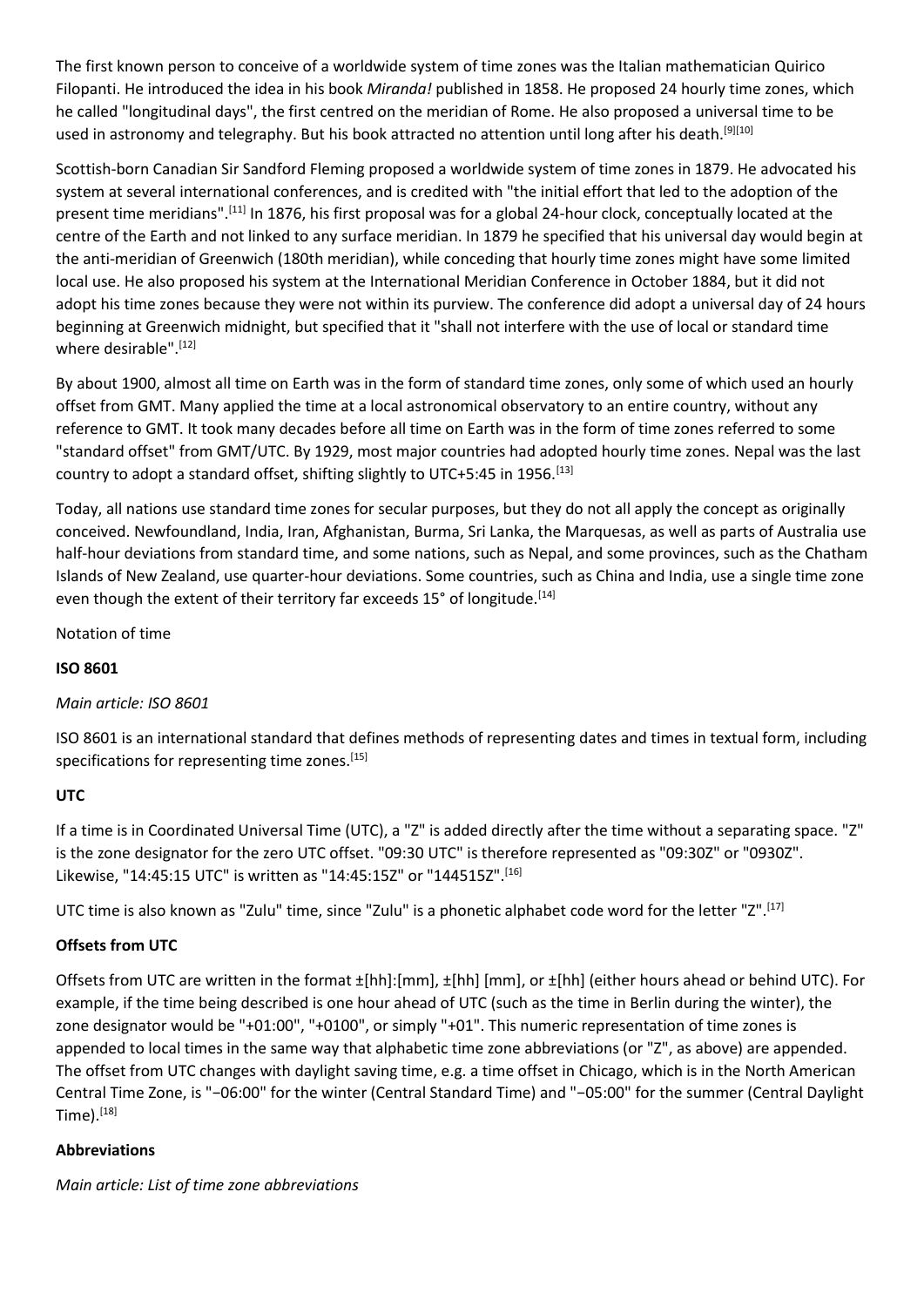Time zones are often represented by alphabetic abbreviations such as "EST", "WST", and "CST", but these are not part of the international time and date standard ISO 8601 and their use as sole designator for a time zone is discouraged. Such designations can be ambiguous; for example, "ECT" could be interpreted as "Eastern Caribbean Time" (UTC−4h), "Ecuador Time" (UTC−5h), or "European Central Time" (UTC+1h).[19]

## UTC offsets worldwide

# *Main article: List of UTC time offsets*





A great part of the world has a gap between the official time and the solar time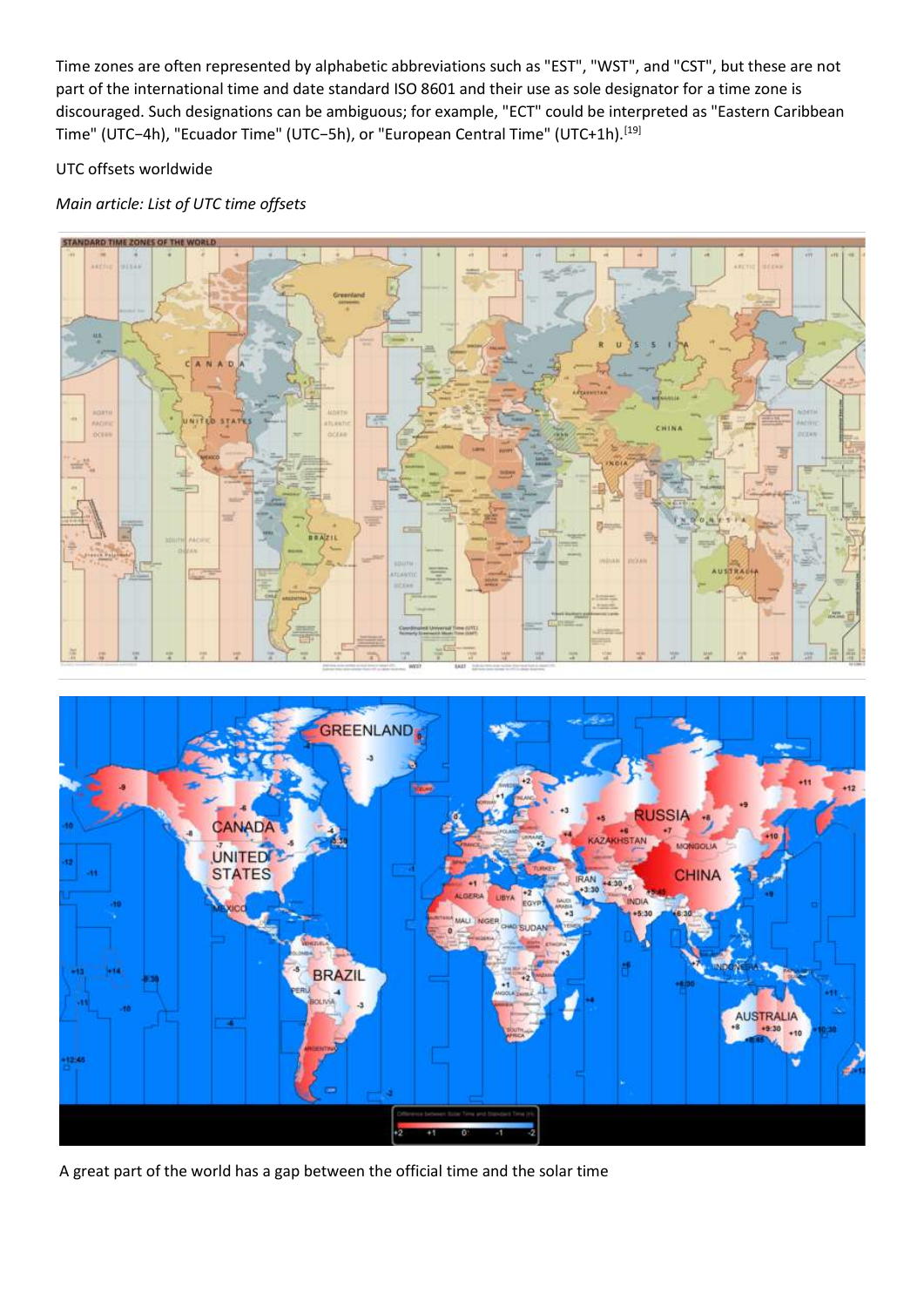

| UTC-12:00<br>UTC-07:00                             |              |                                                    | UTC-06:00<br>UTC-01:00                     |              | UTC±00:00<br>UTC+05:45 |                                                      | UTC+06:00<br>UTC+11:30              |                     | UTC+12:00<br>UTC+14:00                  |                |                                         |                      |                                |                |                              |  |                                               |
|----------------------------------------------------|--------------|----------------------------------------------------|--------------------------------------------|--------------|------------------------|------------------------------------------------------|-------------------------------------|---------------------|-----------------------------------------|----------------|-----------------------------------------|----------------------|--------------------------------|----------------|------------------------------|--|-----------------------------------------------|
| Oceania /<br>North America<br>/ Antarctica         |              |                                                    | North and<br>South America<br>/ Antarctica |              |                        |                                                      | Europe / Africa / Asia / Antarctica |                     | Asia / Antarctica                       |                | Asia / Oceania<br>/ Antarctica          |                      |                                |                |                              |  |                                               |
| No<br>DST in<br>DST in<br>summ<br>summ<br>er<br>er |              | No<br>DST in<br>DST in<br>summ<br>summ<br>er<br>er |                                            |              | No DST in summer       | DST in<br>summer                                     | in                                  | No DST<br>summer    | er                                      | DST in<br>summ | er                                      | No<br>DST in<br>summ | er                             | DST in<br>summ |                              |  |                                               |
|                                                    | $-12$<br>:00 | $-12:$<br>00<br>$/ -11$<br>:00<br>N: U<br>$S-$     |                                            | $-06$<br>:00 |                        | $-06:$<br>00<br>$/-05$<br>:00<br>N:U<br>$S-$<br>, MX |                                     | ±00:00<br><b>IS</b> | ±00:00<br>$/+01:00$<br>N: GB, IE,<br>PT |                | $+06:0$<br>$\mathbf 0$<br>RU-<br>, KZ-- |                      | $+06:$<br>00<br>$/ +07$<br>:00 |                | $+12$<br>:00:<br>KI-<br>, RU |  | $+12:$<br>00<br>$/+13$<br>:00<br>S: N<br>$Z-$ |
|                                                    |              |                                                    |                                            |              |                        |                                                      |                                     |                     |                                         |                | $+06:3$<br>$\mathbf 0$<br><b>MM</b>     |                      |                                |                |                              |  |                                               |
|                                                    |              |                                                    |                                            |              |                        |                                                      |                                     |                     |                                         |                |                                         |                      |                                |                | $+12$<br>:45                 |  | $+12:$<br>45<br>$/+13$<br>:45<br>S: N<br>Z    |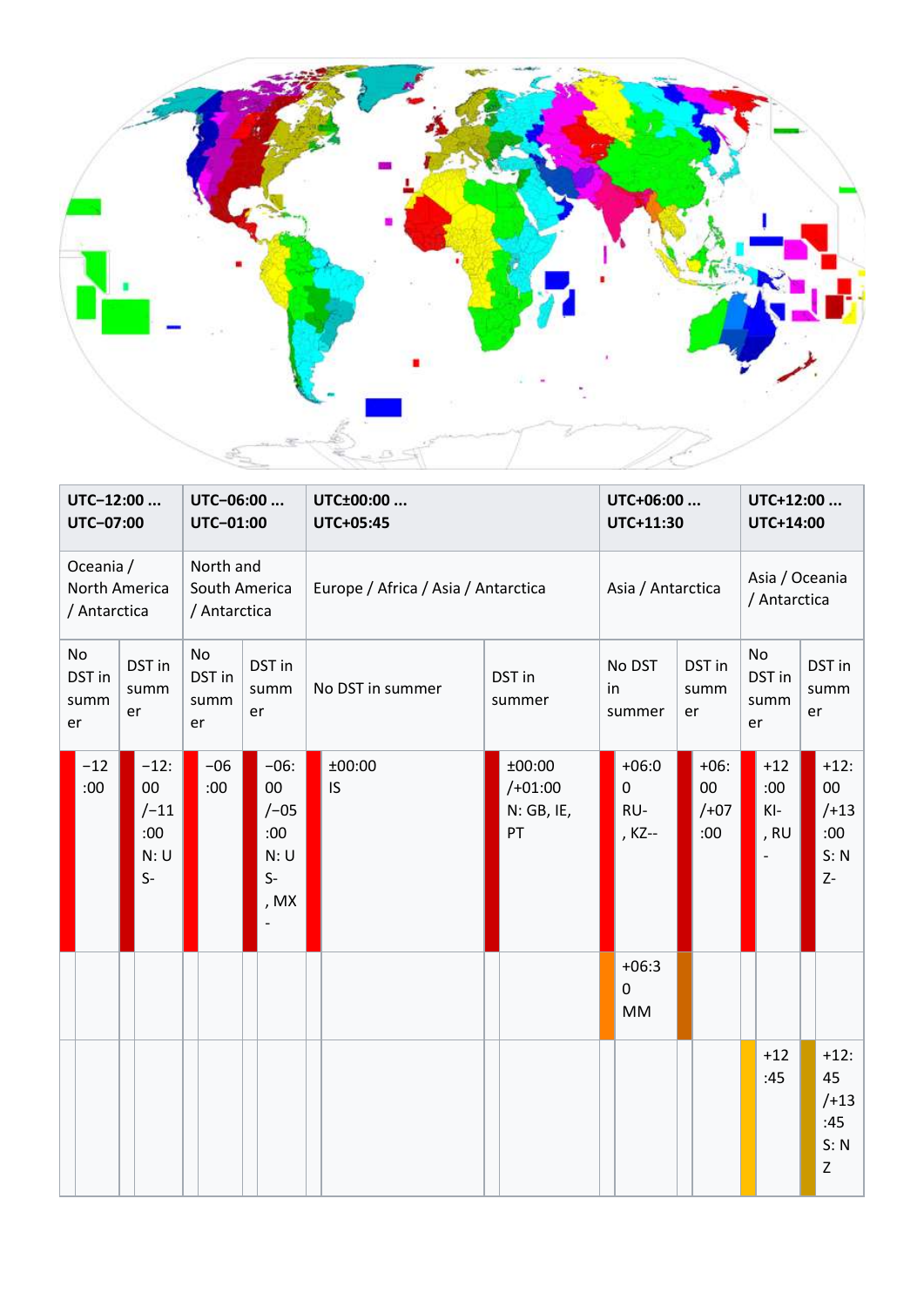| $-11$<br>:00<br>US- | $-11$ :<br>00<br>$/ -10$<br>:00                                    | $-05$<br>:00<br>BO,<br>CO,<br>PA,<br>PE | $-05:$<br>$00\,$<br>$/ -04$<br>:00<br>N: C<br>A-,<br>CU,<br>US- | $+01:00$<br>TN, CG, CD-,<br>DZ, NE, NG                                          | $+01:00$<br>$/+02:00$<br>N: AT, BA,<br>BE, CH,<br>CZ, DE, DK,<br>ES-, FR, HR,<br>HU, IT, LI,<br>LU, MK, NL,<br>NO, PL, SE,<br>SI, SK<br>S: NA | $+07:0$<br>$\mathbf 0$<br>RU-,<br>VN,<br>LA,<br>TH,<br>KH, ID<br>$\overline{\phantom{a}}$ | $+07:$<br>$00\,$<br>$/ +08$<br>:00<br>N:<br>$MN-$ | $+13$<br>:00<br>KI-   |  |
|---------------------|--------------------------------------------------------------------|-----------------------------------------|-----------------------------------------------------------------|---------------------------------------------------------------------------------|-----------------------------------------------------------------------------------------------------------------------------------------------|-------------------------------------------------------------------------------------------|---------------------------------------------------|-----------------------|--|
| $-10$<br>:00<br>US- | $-10:$<br>$00\,$<br>$/ -09$<br>:00<br>US-                          | $-04$<br>:00                            | $-04:$<br>$00\,$<br>$/-03$<br>:00<br>S: CL                      | $+02:00$<br>Africa: BI, BW, CD-<br>, EG, LY, MW, MZ, R<br>W, ZA, ZM, ZW         | $+02:00$<br>$/+03:00$<br>N: FI, EE, LV<br>, LT, UA,<br>BG, GR,<br>MD, RO                                                                      | $+08:0$<br>0<br>AU-,<br>CN,<br>HK, ID,<br>MY, R<br>U-<br>, PH,<br>SG,<br>TW,              | $+08:$<br>$00\,$<br>$/ +09$<br>:00<br>N:<br>MN-   | $+14$<br>:00<br>$KI-$ |  |
|                     |                                                                    | $-03$<br>:30                            | $-03:$<br>30<br>$/ -02$<br>:30<br>S: C<br>$A-$                  |                                                                                 |                                                                                                                                               |                                                                                           |                                                   |                       |  |
| $-09$<br>:00        | $-09:$<br>$00\,$<br>$/ -08$<br>:00<br>N: U<br>$\mathsf{S}\text{-}$ | $-03$<br>:00<br>S: A<br>R<br>$CL-$      | $-03:$<br>$00\,$<br>$/ -02$<br>:00<br>S: B<br>$R-$              | $+03:00$<br>Europe: BY, RU-, TR,<br>Africa: KE, SD, SO, SS,<br>ER, Asia: IQ, SA | $+03:00$<br>$/+04:00$                                                                                                                         | $+09:0$<br>0<br>RU-<br>, JP, K<br>R, ID-                                                  | $+09:$<br>$00\,$<br>$/+10$<br>:00                 |                       |  |
|                     |                                                                    |                                         |                                                                 | $+03:30$                                                                        | $+03:30$<br>$/+04:30$<br>$\ensuremath{\mathsf{IR}}\xspace$                                                                                    | $+09:3$<br>$\pmb{0}$                                                                      | $+09:$<br>30<br>$/+10$<br>:30<br>AU-              |                       |  |
| $-08$<br>:00        | $-08:$<br>$00\,$<br>$/-07$<br>:00<br>N: C<br>$A-$<br>, US-<br>, MX | $-02$<br>:00<br>BR-                     | $-02:$<br>$00\,$<br>$/ -01$<br>:00                              | $+04:00$<br>RU-, GE                                                             | $+04:00$<br>$/+05:00$                                                                                                                         | $+10:0$<br>$\mathsf{O}$<br>RU-                                                            | $+10:$<br>$00\,$<br>$/+11$<br>:00                 |                       |  |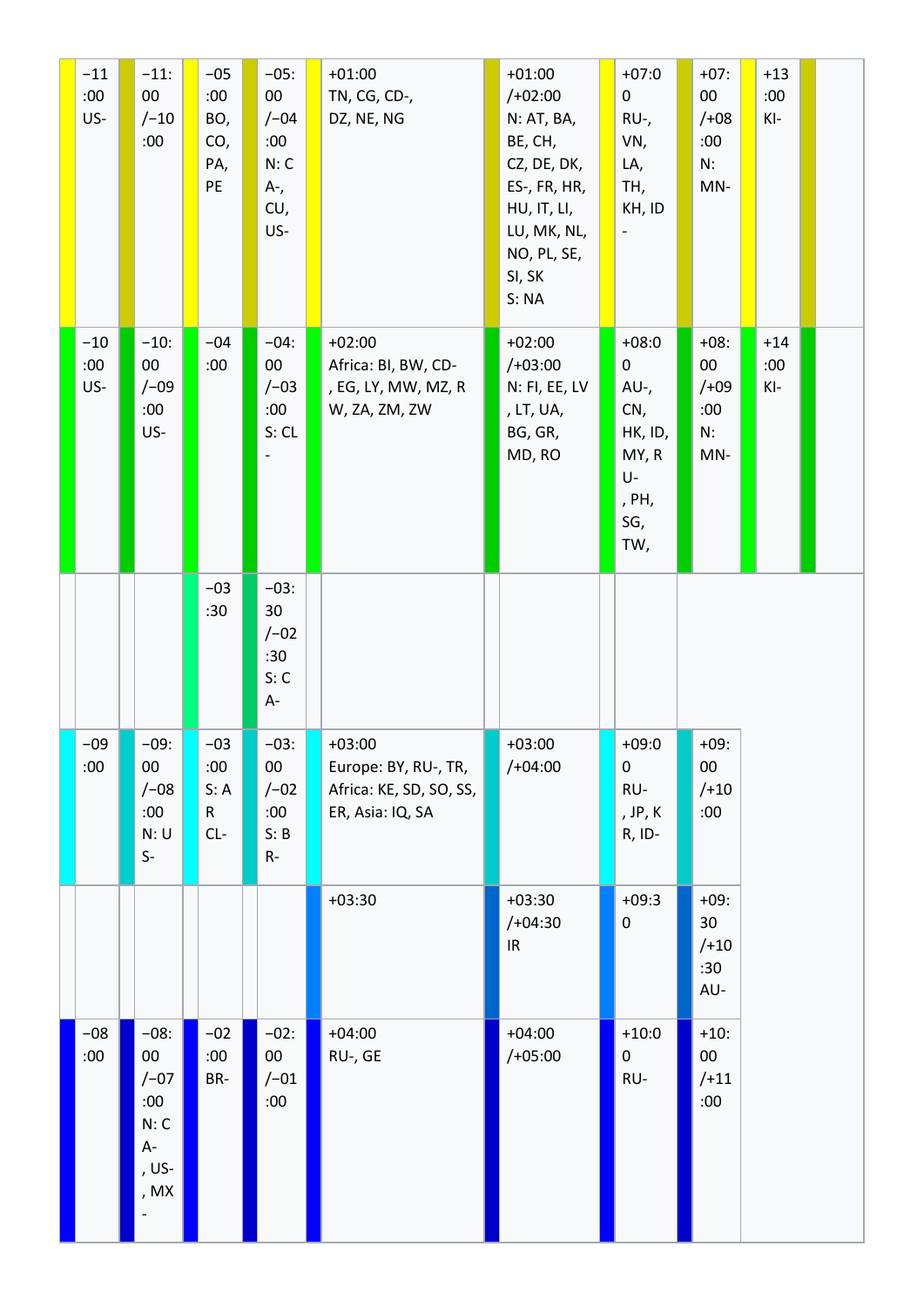



## List of UTC offsets

These examples give the local time at various locations around the world when daylight saving time is not in effect:

| <b>Time offset</b> | <b>Example time</b><br>(ISO 8601 notation) | Example locations that do not use DST                                                                  | Example locations that in summer use DST                                                                                                                                          |
|--------------------|--------------------------------------------|--------------------------------------------------------------------------------------------------------|-----------------------------------------------------------------------------------------------------------------------------------------------------------------------------------|
| UTC-12:00          | 2019-01-<br>07T21:51:29-12:00              | Baker Island, Howland Island (both uninhabited)                                                        |                                                                                                                                                                                   |
| $UTC-11:00$        | 2019-01-<br>07T22:51:29-11:00              | American Samoa, Niue                                                                                   |                                                                                                                                                                                   |
| UTC-10:00          | 2019-01-<br>07T23:51:29-10:00              | French Polynesia (most), United<br>States (Hawaii) (Cook Islands)                                      | United States (Aleutian Islands)                                                                                                                                                  |
| UTC-09:30          | 2019-01-<br>08T00:21:29-09:30              | French Polynesia (Marquesas Islands)                                                                   |                                                                                                                                                                                   |
| UTC-09:00          | 2019-01-<br>08T00:51:29-09:00              | French Polynesia (Gambier Islands)                                                                     | United States<br>(most of Alaska)                                                                                                                                                 |
| UTC-08:00          | 2019-01-<br>08T01:51:29-08:00              | Pitcairn Islands                                                                                       | Canada Canada (most of British Columbia), Premiero<br>(Baja<br>California), United States (California, 1999) most<br>of Nevada, <b>The most of Oregon, Communist Washington</b> ) |
| UTC-07:00          | $2019 - 01 -$<br>08T02:51:30-07:00         | Canada Charles (northeastern British<br>Columbia), Mexico (Sonora), United<br>States (most of Arizona) | <b>T</b> Canada <b>E</b> (Alberta), Mexico <b>C</b> (Chihuahua),<br>United States <b>No. 3</b> (Colorado)                                                                         |
| UTC-06:00          | $2019 - 01 -$<br>08T03:51:30-06:00         | Belize, Canada <b>Business</b> (most<br>of Saskatchewan), Costa<br>Rica, Eduador (Galápagos Islands),  | <b>THE Canada</b> (Manitoba), United States ( Illinois, A<br>most of Texas), <b>Notify the Mexico (most)</b> , <b>Notify Chile</b> (Easter Island)                                |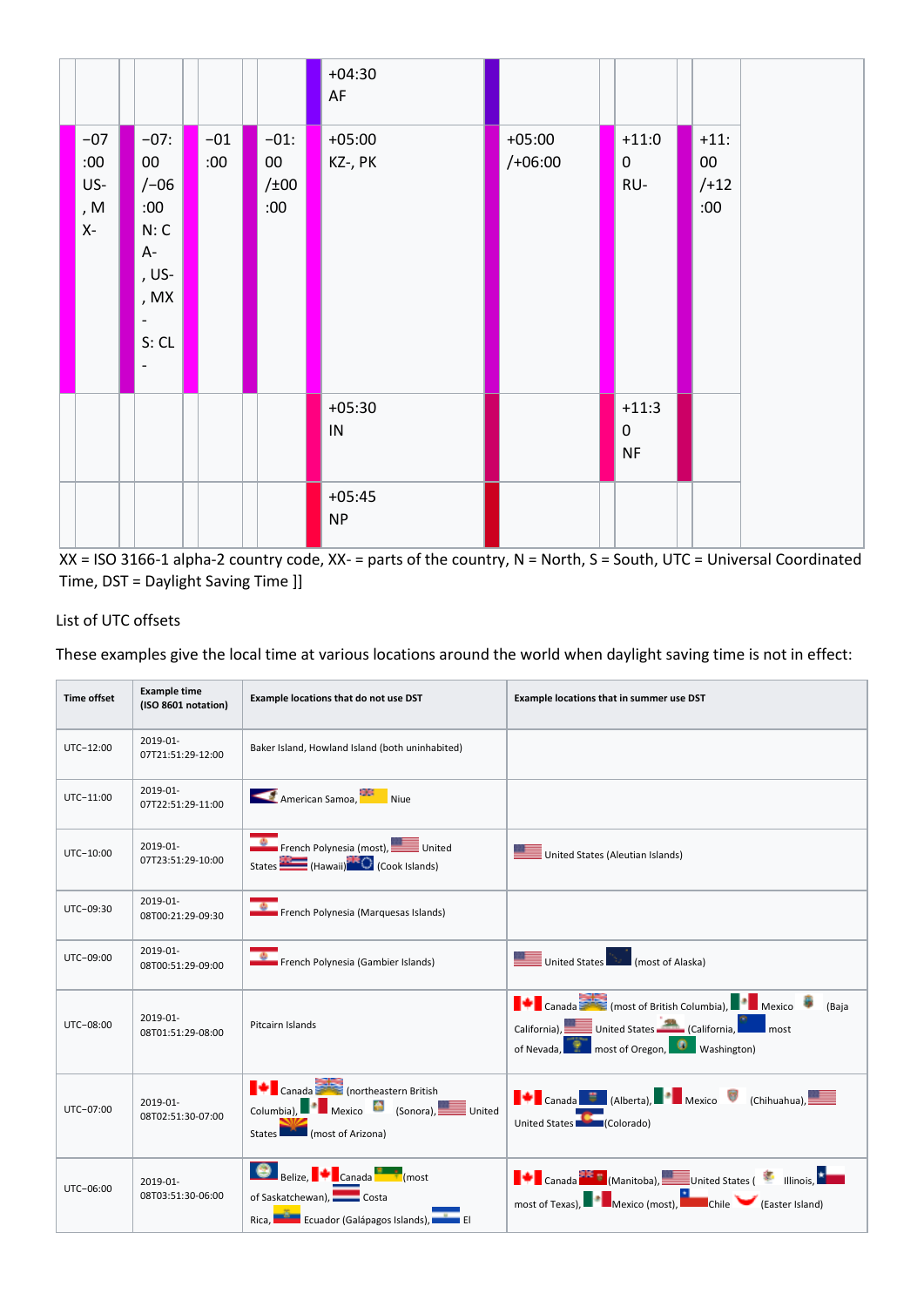|           |                               | Salvador, W Guatemala, Honduras, T. Ni<br>caragua                                                                                                                                                                                                                          |                                                                                                                                                                                                                                                                                                                                                                                                                                                                                                                                             |
|-----------|-------------------------------|----------------------------------------------------------------------------------------------------------------------------------------------------------------------------------------------------------------------------------------------------------------------------|---------------------------------------------------------------------------------------------------------------------------------------------------------------------------------------------------------------------------------------------------------------------------------------------------------------------------------------------------------------------------------------------------------------------------------------------------------------------------------------------------------------------------------------------|
| UTC-05:00 | 2019-01-<br>08T04:51:30-05:00 | ◆<br>Brazil (Acre), Colombia, Eduador (continen<br>tal), <b>Education Haiti</b> , <b>Albumaica</b> , <b>Education</b><br>Mexico (most of Quintana<br>Roo), Pranama, Preru                                                                                                  | Bahamas, Canada (Fig. 3) most of Ontario,<br>of Quebec), Cuba, United States (most of Florida,<br>Georgia, The New York, D. Ohio, Champennsylvania)                                                                                                                                                                                                                                                                                                                                                                                         |
| UTC-04:00 | 2019-01-<br>08T05:51:30-04:00 | <b>Example 3</b> Barbados, Bolivia, Brazil (most<br>of Amazonas, Rondônia,<br>Roraima), Duminican Republic, Premierto<br>Rico, <b>New Trinidad and Tobago</b> , <b>New Young Venezuela</b>                                                                                 | <b>Brazil O</b> most of Mato Grosso, Mato Grosso do<br>Sul), Canada (New Nova Scotia, New New<br>Brunswick and <b>Theory of Labrador</b> , <b>Evaluate</b> Prince Edward<br>Island), Chile (continental), Paraguay                                                                                                                                                                                                                                                                                                                          |
| UTC-03:30 | 2019-01-<br>08T06:21:30-03:30 |                                                                                                                                                                                                                                                                            | $\blacksquare$ Canada ( $\gtrsim$ island of Newfoundland, southeastern Labrador)                                                                                                                                                                                                                                                                                                                                                                                                                                                            |
| UTC-03:00 | 2019-01-<br>08T06:51:30-03:00 | Argentina, Brazil (<br>Bahia, O Ceará, Maranhão, Par<br>á, Pernambuco), Chile (Magallanes<br>Region), <b>The E</b> Falkland Islands, <b>B</b> Saint Pierre and<br>$Miquelon, \n\begin{array}{c}\n\hline\n\hline\n\hline\n\end{array}$ Uruguay                              | Brazil (Federal District, Minas Gerais, Paraná, Romandeles, Rio Grandeles, Rio Grandeles, Rio Grandeles, Rio Grandeles, Rio Grandeles, Rio Grandeles, Rio Grandeles, Rio Grandeles, Rio Grandeles, Rio Grandeles, Rio Grandele<br>do Sul, Rio de Janeiro, São Paulo), <b>Calgado Greenland</b> (most)                                                                                                                                                                                                                                       |
| UTC-02:00 | 2019-01-<br>08T07:51:30-02:00 | Brazil (Fernando de Noronha), <b>San State Scott</b><br>Georgia and the South Sandwich Islands                                                                                                                                                                             |                                                                                                                                                                                                                                                                                                                                                                                                                                                                                                                                             |
| UTC-01:00 | 2019-01-<br>08T08:51:30-01:00 | Cape Verde                                                                                                                                                                                                                                                                 | <b>D</b><br>Portugal (<br>Azores)                                                                                                                                                                                                                                                                                                                                                                                                                                                                                                           |
| UTC±00:00 | 2019-01-<br>08T09:51:30+00:00 | Ivory<br><b>The Ghana, Reduced Ave. 3 Saint</b><br>Coast,<br>Senegal, Nali<br>Helena,                                                                                                                                                                                      | $\leftarrow$ Faroe<br>Islands, Including the Portugal (continental, Fig. 2) Madeira), <b>Fig. 3</b> S<br>pain ( Canary Islands), and United Kingdom                                                                                                                                                                                                                                                                                                                                                                                         |
| UTC+01:00 | 2019-01-<br>08T10:51:30+01:00 | Algeria, Angola, Benin, Bame<br>roon, Democratic Republic of the<br>Congo (west), Gabon, Marin Morocco, Niger,<br><b>The Second Tunisia, The Second School</b> Tunisia, The Western Sahara                                                                                 | Andorra, <b>Alberta Austria, Alberta Belgium, Alberta Bosnia</b><br>Albania,<br>and Herzegovina, Croatia, Croatia, Czech<br>Republic, Denmark, Figure (metropolitan), Germany,<br><b>The Hungary, E. P. Listy, Room</b> Liechtenstein, <b>The Luxembourg,</b><br>Monaco, Malta, Macedonia, Metherlands (European),<br><b>De Rorway, B. Roland, B. Rorbia, B. Royakia, B. Royakia, E. Royakia, E. Royakia, E. Royakia, E. Royakia, E. Ro</b><br>Spain (continental), <b>Example 2</b> Sweden, <b>The Switzerland, Example 2</b> Vatican City |
| UTC+02:00 | 2019-01-<br>08T11:51:30+02:00 | Burundi, Egypt, Malawi, Moz<br>ambique, Namibia, Russia (<br>Kaliningrad), <b>Wanda</b> , <b>Common South</b><br>Africa, Sudan, Sudan, Swaziland, Bambia,<br>Zimbabwe                                                                                                      | Bulgaria, Cyprus, Estonia, Finland, Estonia, Greece,<br>Israel, <b>Participal Structure Latvia</b> , <b>Communist Communist Communist Communist Communist Communist Communist Communist Communist Communist Communist Communist Communist Communist Communist Communist Communist Communist Co</b><br>Moldova, <b>Palestine</b> , <b>Palestine</b> , Romania, <b>Palestine</b> Syria, <b>Palestine</b> Ukrain                                                                                                                               |
| UTC+03:00 | 2019-01-<br>08T12:51:30+03:00 | Belarus, Dijbouti, Deleritrea, Digel Et<br>hiopia, Iraq, Kenya, Kuwait,<br>Madagascar, Russia (most of European<br>part), $\overline{a}$ Saudi<br>Arabia, <b>Del Qatar, Alexandria</b> Somalia, <b>Principal South</b><br>Sudan, Tanzania, C Turkey, The Uganda,<br>Yemen, |                                                                                                                                                                                                                                                                                                                                                                                                                                                                                                                                             |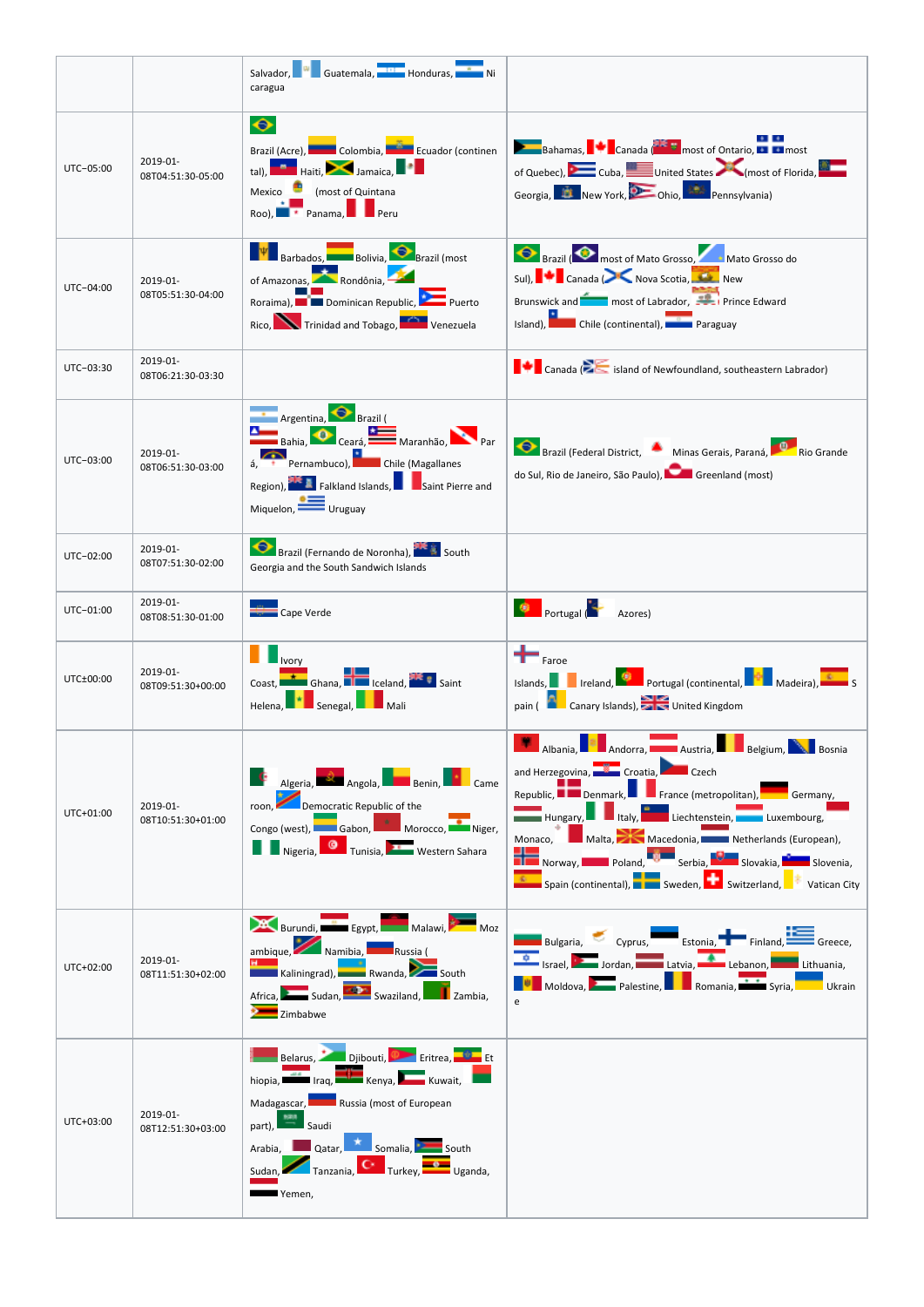| UTC+03:30 | 2019-01-<br>08T13:21:31+03:30 |                                                                                                                                                                                                                                                                                      | Iran                                                   |
|-----------|-------------------------------|--------------------------------------------------------------------------------------------------------------------------------------------------------------------------------------------------------------------------------------------------------------------------------------|--------------------------------------------------------|
| UTC+04:00 | 2019-01-<br>08T13:51:31+04:00 | Armenia, Azerbaijan, Barcelongia,<br><b>Alberta (Barca)</b><br>Mauritius, <b>Communistra (Barca)</b><br>Russia (<br>Samara), Seychelles, Maria United Arab<br>Emirates                                                                                                               |                                                        |
| UTC+04:30 | 2019-01-<br>08T14:21:31+04:30 | Afghanistan                                                                                                                                                                                                                                                                          |                                                        |
| UTC+05:00 | 2019-01-<br>08T14:51:31+05:00 | <b>All Kazakhstan (west), Canadian Maldives, Caracheter Pakist</b><br>an, Russia (<br>Sverdlovsk, Handbursk, William Uzbekistan                                                                                                                                                      |                                                        |
| UTC+05:30 | 2019-01-<br>08T15:21:31+05:30 | <b>The India, I did</b> Sri Lanka                                                                                                                                                                                                                                                    |                                                        |
| UTC+05:45 | 2019-01-<br>08T15:36:31+05:45 | Nepal                                                                                                                                                                                                                                                                                |                                                        |
| UTC+06:00 | 2019-01-<br>08T15:51:31+06:00 | Bhutan, British Indian<br>Ocean<br>Territory, Kazakhstan (most), Russia (<br><b>D</b> Omsk)                                                                                                                                                                                          |                                                        |
| UTC+06:30 | 2019-01-<br>08T16:21:31+06:30 | <b>Cocos Islands, DAG Myanmar</b>                                                                                                                                                                                                                                                    |                                                        |
| UTC+07:00 | 2019-01-<br>08T16:51:31+07:00 | Cambodia, Indonesia (west), Laos,<br><b>Kanadia (Alexandrian Starter)</b> Russia (<br>$\mathbf{0}^-$<br>Krasnoyarsk), Thailand, Krasnoyarsk,                                                                                                                                         |                                                        |
| UTC+08:00 | 2019-01-<br>08T17:51:31+08:00 | Australia (NE O Western<br>Australia), Brunei, Brunei, People's Republic of<br>China, $\frac{1}{\sqrt{2}}$ Hong<br>Kong, Indonesia (central), Macau, Camp<br>Malaysia, Nongolia (most), New Philippines,<br><b>Russia</b> (<br><b>Example 18 Singapore</b> ,<br>Republic of<br>China |                                                        |
| UTC+08:45 | 2019-01-<br>08T18:36:31+08:45 | Australia (Eucla unofficial)                                                                                                                                                                                                                                                         |                                                        |
| UTC+09:00 | 2019-01-<br>08T18:51:31+09:00 | $\bullet$ Timor-<br>Leste, Indonesia (east), Japan, O Nort<br>h Korea <sup>[20]</sup> , Russia ( <b>Karena</b> most<br>of Sakha), South Korea                                                                                                                                        |                                                        |
| UTC+09:30 | 2019-01-<br>08T19:21:31+09:30 | Australia ( <b>Bushing Northern Territory</b> )                                                                                                                                                                                                                                      | Australia (ALA 3 South Australia)                      |
| UTC+10:00 | 2019-01-<br>08T19:51:31+10:00 | Australia (And O Queensland), Papua New<br>Guinea, Russia (Primorsky)                                                                                                                                                                                                                | Australia New South Wales, The Tasmania, The Victoria) |
| UTC+10:30 | 2019-01-<br>08T20:21:31+10:30 |                                                                                                                                                                                                                                                                                      | Lord Howe Island                                       |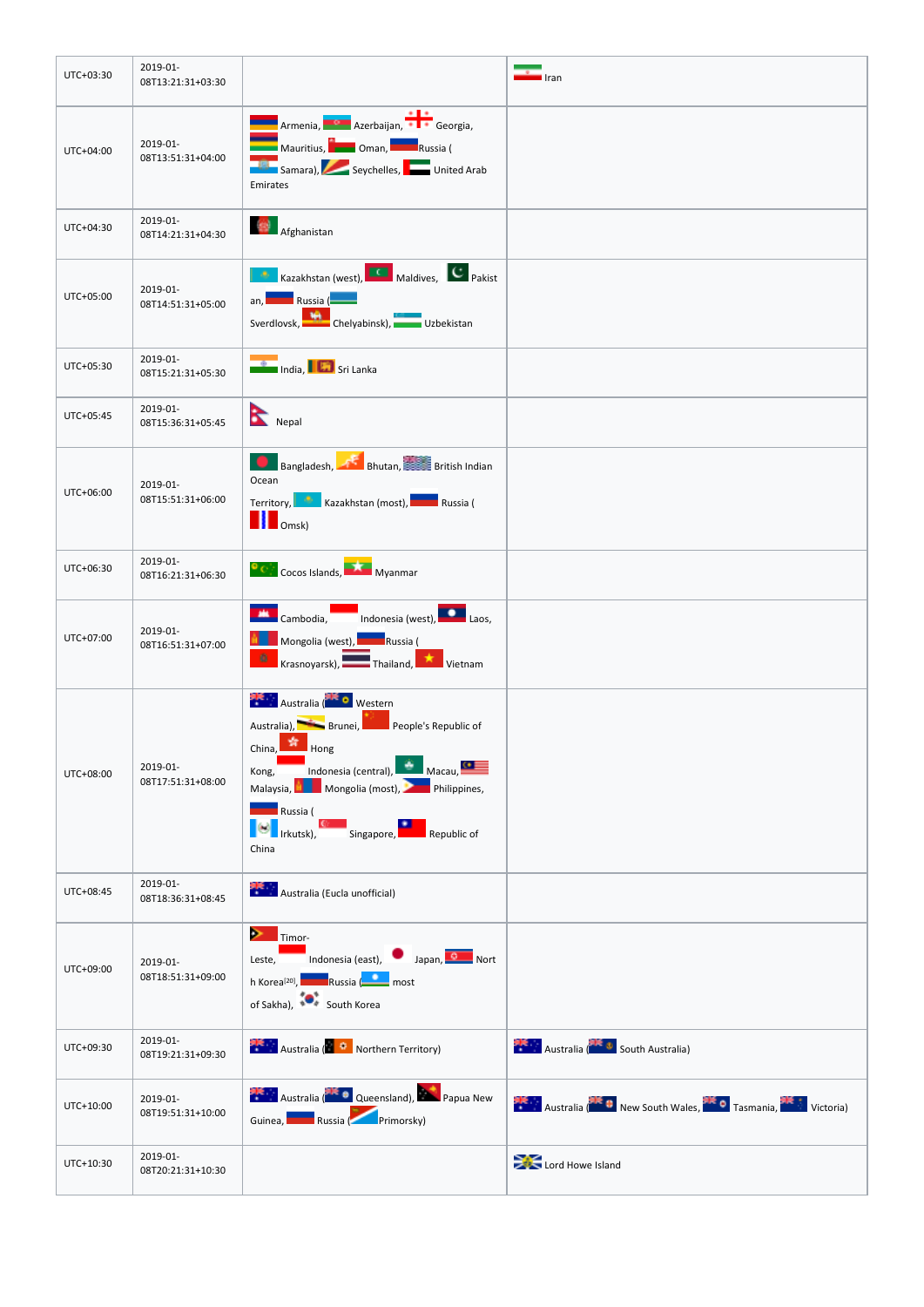| UTC+11:00 | 2019-01-<br>08T20:51:31+11:00 | New Caledonia, Nussia (<br>$\frac{1}{\sqrt{1-\frac{1}{2}}}\text{Magadan}$ Solomon<br>Islands, Vanuatu |                                                     |
|-----------|-------------------------------|-------------------------------------------------------------------------------------------------------|-----------------------------------------------------|
| UTC+12:00 | 2019-01-<br>08T21:51:31+12:00 | <b>Russia</b> Kiribati (Gilbert Islands), <b>Kanada Russia</b> (<br>۰<br>Kamchatka)                   | $\frac{1}{2}$ Fig. $\frac{1}{2}$ New Zealand (most) |
| UTC+12:45 | 2019-01-<br>08T22:36:31+12:45 |                                                                                                       | New Zealand (Chatham Islands)                       |
| UTC+13:00 | 2019-01-<br>08T22:51:31+13:00 | Kiribati (Phoenix<br>Islands), Tokelau, Tonga                                                         | Samoa                                               |
| UTC+14:00 | 2019-01-<br>08T23:51:31+14:00 | Kiribati (Line Islands)                                                                               |                                                     |

Where the adjustment for time zones results in a time at the other side of midnight from UTC, then the date at the location is one day later or earlier.

Some examples when UTC is 23:00 on Monday when or where daylight saving time is not in effect:

- Cairo, Egypt: UTC+02; 01:00 on Tuesday
- Wellington, New Zealand: UTC+12; 11:00 on Tuesday

Some examples when UTC is 02:00 on Tuesday when or where daylight saving time is not in effect:

- Honolulu, Hawaii, United States: UTC−10; 16:00 on Monday
- Toronto, Ontario, Canada: UTC−05; 21:00 on Monday

The time-zone adjustment for a specific location may vary because of daylight saving time. For example, New Zealand, which is usually UTC+12, observes a one-hour daylight saving time adjustment during the Southern Hemisphere summer, resulting in a local time of UTC+13.

Time zone conversions

## show**Time of day by zone**

Conversion between time zones obeys the relationship

"time in zone A" − "UTC offset for zone A" = "time in zone B" − "UTC offset for zone B",

in which each side of the equation is equivalent to UTC. (The more familiar term "UTC offset" is used here rather than the term "zone designator" used by the standard.)

The conversion equation can be rearranged to

"time in zone B" = "time in zone A" − "UTC offset for zone A" + "UTC offset for zone B".

For example, the New York Stock Exchange opens at 09:30 (EST, UTC offset=−05:00). In Los Angeles (PST, UTC offset= −08:00) and Delhi (IST, UTC offset= +05:30), the New York Stock Exchange opens at

time in Los Angeles = 09:30 − (−05:00) + (−08:00) = 06:30.

time in Delhi =  $09:30 - (-05:00) + (+05:30) = 20:00$ .

These calculations become more complicated near a daylight saving boundary (because the UTC offset for zone X is a function of the UTC time).

The table "Time of day by zone" gives an overview on the time relations between different zones.

Nautical time zones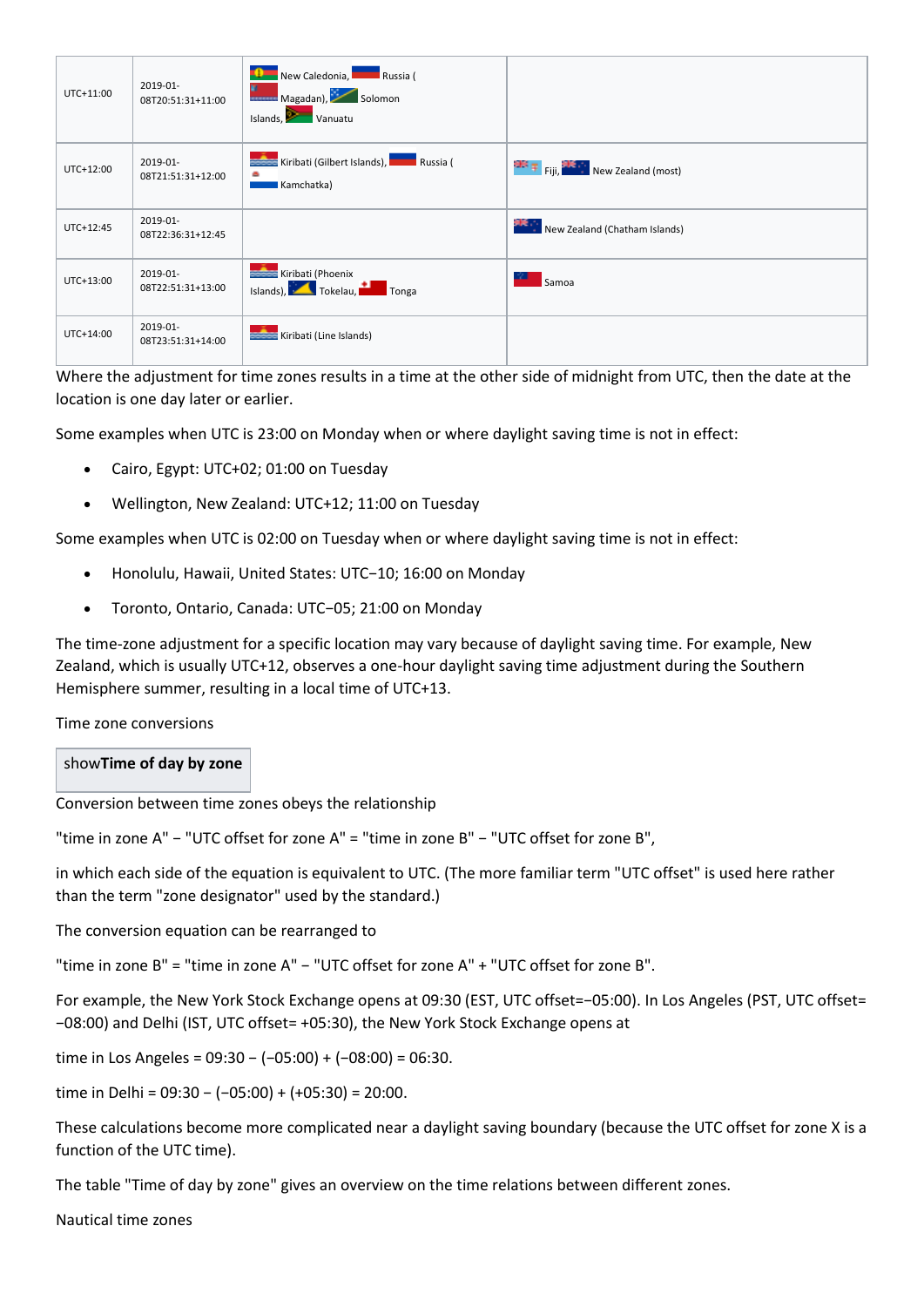#### *Main article: Nautical time*

Since the 1920s a nautical standard time system has been in operation for ships on the high seas. Nautical time zones are an ideal form of the terrestrial time zone system. Under the system, a time change of one hour is required for each change of longitude by 15°. The 15° gore that is offset from GMT or UT1 (not UTC) by twelve hours is bisected by the nautical date line into two 7.5° gores that differ from GMT by ±12 hours. A nautical date line is implied but not explicitly drawn on time zone maps. It follows the 180th meridian except where it is interrupted by territorial waters adjacent to land, forming gaps: it is a pole-to-pole dashed line. [21][22][23]

A ship within the territorial waters of any nation would use that nation's standard time, but would revert to nautical standard time upon leaving its territorial waters. The captain is permitted to change the ship's clocks at a time of the captain's choice following the ship's entry into another time zone. The captain often chooses midnight. Ships going in shuttle traffic over a time zone border often keep the same time zone all the time, to avoid confusion about work, meal, and shop opening hours. Still the time table for port calls must follow the land time zone.

Skewing of zones



Difference between sun time and clock time during daylight saving time:



DST formerly observed

DST never observed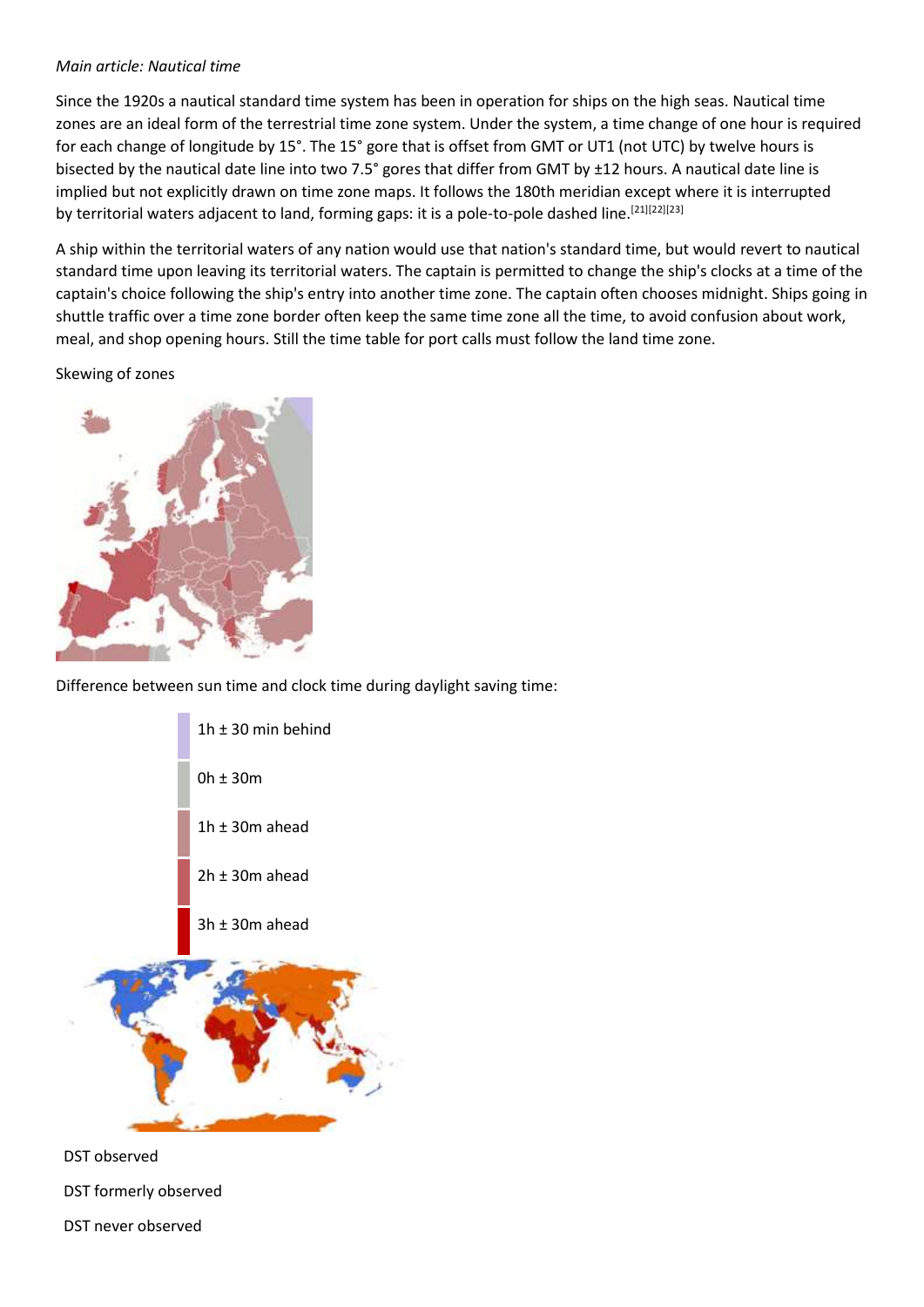Ideal time zones, such as nautical time zones, are based on the mean solar time of a particular meridian located in the middle of that zone with boundaries located 7.5 degrees east and west of the meridian. In practice, zone boundaries are often drawn much farther to the west with often irregular boundaries, and some locations base their time on meridians located far to the east.

For example, even though the Prime Meridian (0°) passes through Spain and France, they use the mean solar time of 15 degrees east (Central European Time) rather than 0 degrees (Greenwich Mean Time). France previously used GMT, but was switched to CET (Central European Time) during the German occupation of the country during World War II and did not switch back after the war.<sup>[24]</sup> Similarly, prior to World War II, the Netherlands observed "Amsterdam Time", which was twenty minutes ahead of Greenwich Mean Time. They were obliged to follow German time during the war, and kept it thereafter. In the mid 1970s the Netherlands, as with other European states, began observing daylight saving (summer) time.

There is a tendency to draw time zone boundaries far to the west of their meridians. The main reason for this is that similar working day schedules around the world have led to people rising on average at 07:00 clock time and going to bed at 23:00 clock time<sup>[citation needed]</sup>. Another reason is that it can allow the more efficient use of sunlight.<sup>[25]</sup> This means that the middle of the period that people are awake ("*awake time noon*") occurs at 15:00 (= [7 + 23]/2) clock time, whereas - if using as clock time the time of the nautical time zone to which the location concerned geographically belongs - solar noon occurs at 12:00 (+/- 30 min) clock time. To make solar noon coincide more with *awake time noon* (i.e. make the sun reach its highest point closer to 15:00 clock time rather than 12:00 clock time), the time of one or even two nautical time zones to the east is chosen<sup>[citation needed]</sup>. Many of these locations also use DST, adding yet another nautical time zone to the east. As a result, [note 1] in summer, solar noon in the Spanish town of Muxía occurs at 14:37 clock time, indeed very close to *awake time noon* (15:00). This westernmost area of continental Spain never experiences sunset before 18:00 clock time, even in midwinter, despite its lying more than 40 degrees north of the equator. Near the summer solstice, Muxía has sunset times (after 22:00) similar to those of Stockholm, which is in the same time zone and 16 degrees further north. Stockholm has much earlier sunrises, though.

A more extreme example is Nome, Alaska, which is at 165°24′W longitude—just west of center of the idealized Samoa Time Zone (165°W). Nevertheless, Nome observes Alaska Time (135°W) with DST so it is slightly more than two hours ahead of the sun in winter and over three in summer.<sup>[26]</sup> Kotzebue, Alaska, also near the same meridian but north of the Arctic Circle, has an annual event on August 9 to celebrate *two* sunsets in the same 24 hour day, one shortly after midnight at the start of the day, and the other shortly before midnight at the end of the day.

Also, China extends as far west as 73°34′E, but all parts of it use UTC+08:00 (120°E), so solar "noon" can occur as late as 15:00 in western portions of China such as Xinjiang and Tibet.

## Daylight saving time

## *Main article: Daylight saving time*

Many countries, and sometimes just certain regions of countries, adopt daylight saving time (also known as "Summer Time") during part of the year. This typically involves advancing clocks by an hour near the start of spring and adjusting back in autumn ("spring forward", "fall back"). Modern DST was first proposed in 1907 and was in widespread use in 1916 as a wartime measure aimed at conserving coal. Despite controversy, many countries have used it off and on since then; details vary by location and change occasionally. Most countries around the equator do not observe daylight saving time, since the seasonal difference in sunlight is minimal.

## Computer systems and the Internet

Computer operating systems include the necessary support for working with all (or almost all) possible local times based on the various time zones. Internally, operating systems typically use UTC as their basic time-keeping standard, while providing services for converting local times to and from UTC, and also the ability to automatically change local time conversions at the start and end of daylight saving time in the various time zones. (See the article on daylight saving time for more details on this aspect).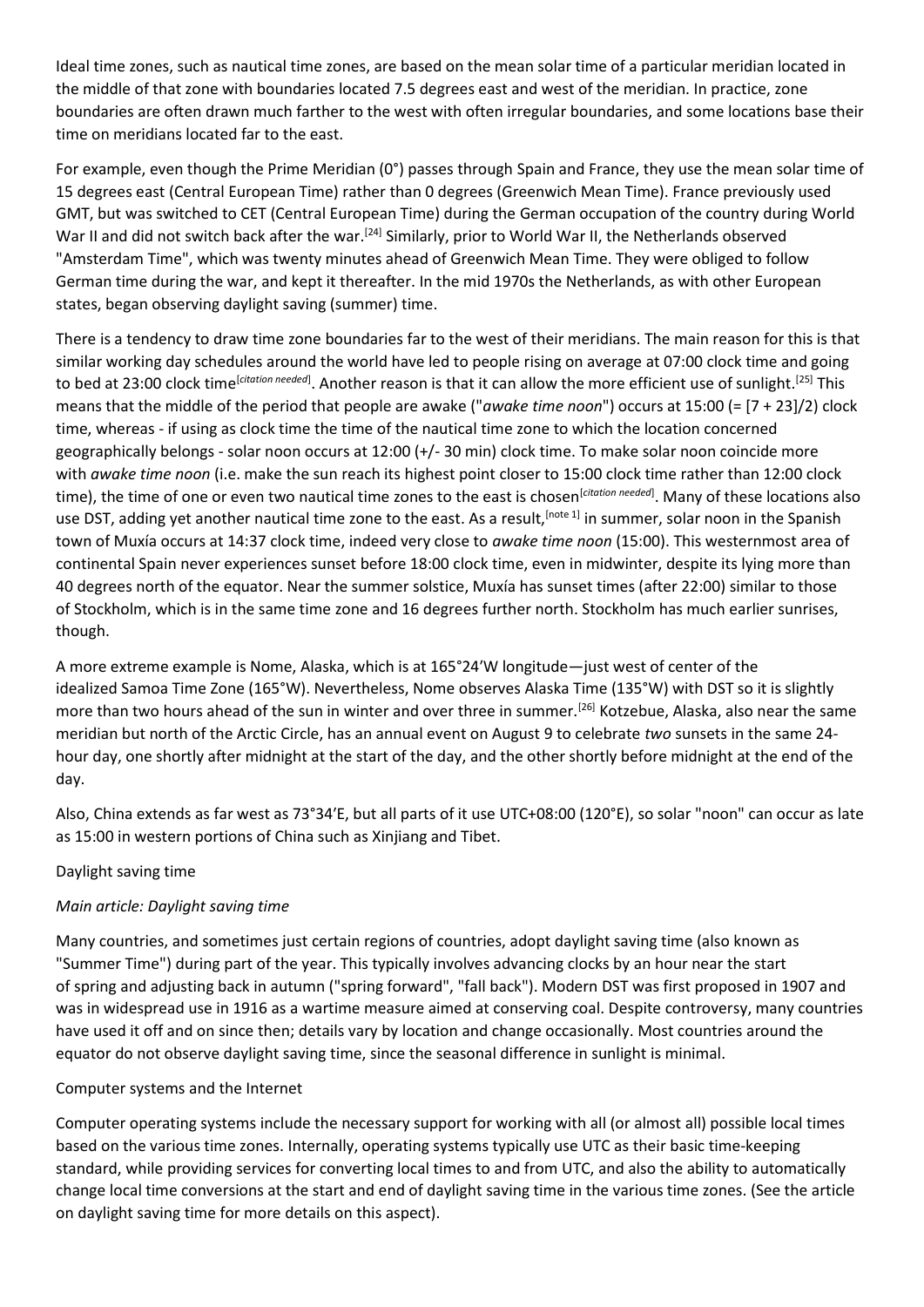Web servers presenting web pages primarily for an audience in a single time zone or a limited range of time zones typically show times as a local time, perhaps with UTC time in brackets. More internationally oriented websites may show times in UTC only or using an arbitrary time zone. For example, the international English-language version of CNN includes GMT and Hong Kong Time,<sup>[27]</sup> whereas the US version shows Eastern Time.<sup>[28]</sup> US Eastern Time and Pacific Time are also used fairly commonly on many US-based English-language websites with global readership. The format is typically based in the W3C Note "datetime".

Email systems and other messaging systems (IRC chat, etc.)<sup>[29]</sup> time-stamp messages using UTC, or else include the sender's time zone as part of the message, allowing the receiving program to display the message's date and time of sending in the recipient's local time.

Database records that include a time stamp typically use UTC, especially when the database is part of a system that spans multiple time zones. The use of local time for time-stamping records is not recommended for time zones that implement daylight saving time because once a year there is a one-hour period when local times are ambiguous.

Calendar systems nowadays usually tie their time stamps to UTC, and show them differently on computers that are in different time zones. That works when having telephone or internet meetings. It works less well when travelling, because the calendar events are assumed to take place in the time zone the computer or smartphone was on when creating the event. The event can be shown at the wrong time. For example, if a New Yorker plans to meet someone in Los Angeles at 9 AM, and makes a calendar entry at 9 AM (which the computer assumes is New York time), the calendar entry will be at 6 AM if taking the computer's time zone. There is also an option in newer versions of Microsoft Outlook to enter the time zone in which an event will happen, but often not in other calendar systems. Calendaring software must also deal with daylight saving time (DST). If, for political reasons, the begin and end dates of daylight saving time are changed, calendar entries should stay the same in local time, even though they may shift in UTC time. In Microsoft Outlook, time stamps are therefore stored and communicated without DST offsets.[30] Hence, an appointment in London at noon in the summer will be represented as 12:00 (UTC+00:00) even though the event will actually take place at 13:00 UTC. In Google Calendar, calendar events are stored in UTC (although shown in local time) and might be changed by a time-zone changes,<sup>[31]</sup> although normal daylight saving start and end are compensated for (similar to much other calendar software).

#### **Operating systems**

#### **Unix**

## *Main article: Unix time*

Most Unix-like systems, including Linux and Mac OS X, keep system time in time\_t format, representing the number of seconds that have elapsed since 00:00:00 Coordinated Universal Time (UTC) on Thursday, January 1, 1970, [32]. By default the external representation is as UTC (Coordinated Universal Time), though individual processes can specify time zones using the LC\_TIME environment variable or less commonly the TZ environment variable. This allows users in multiple timezones to use the same computer, with their respective local times displayed correctly to each user. Time zone information most commonly comes from the IANA time zone database. In fact, many systems, including anything using the GNU C Library, can make use of this database.

#### **Microsoft Windows**

Windows-based computer systems prior to Windows 2000 used local time, but Windows 2000 and later can use UTC as the basic system time.<sup>[33]</sup> The system registry contains time zone information that includes the offset from UTC and rules that indicate the start and end dates for daylight saving in each zone. Interaction with the user normally uses local time, and application software is able to calculate the time in various zones. Terminal Servers allow remote computers to redirect their time zone settings to the Terminal Server so that users see the correct time for their time zone in their desktop/application sessions. Terminal Services uses the server base time on the Terminal Server and the client time zone information to calculate the time in the session.

#### **Programming languages**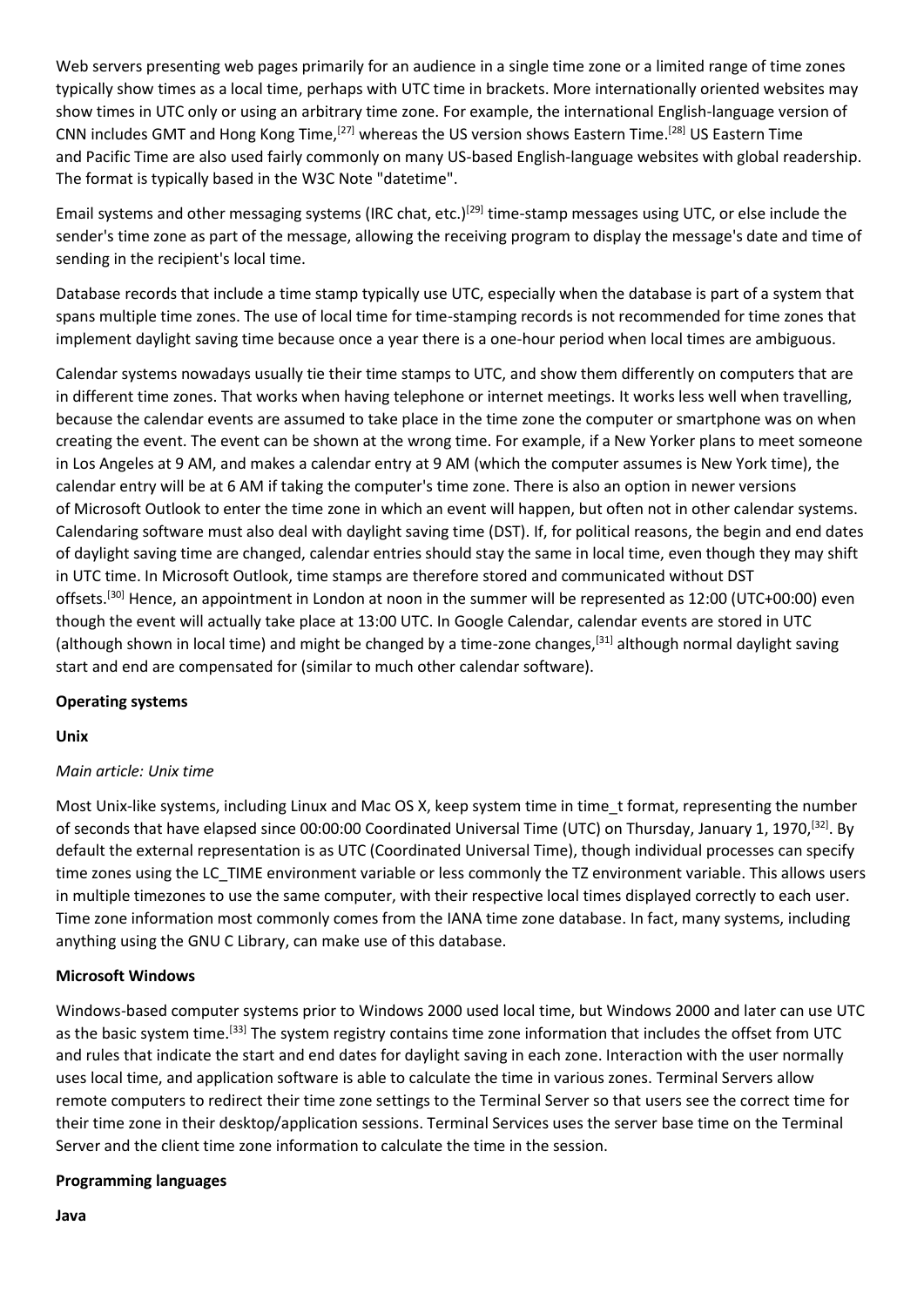While most application software will use the underlying operating system for timezone information, the Java Platform, from version 1.3.1, has maintained its own timezone database. This database is updated whenever timezone rules change. Oracle provides an updater tool for this purpose.<sup>[34]</sup>

As an alternative to the timezone information bundled with the Java Platform, programmers may choose to use the Joda-Time library.<sup>[35]</sup> This library includes its own timezone data based on the IANA time zone database.<sup>[36]</sup>

As of Java 8 new DATE TIME API is there that can help converting timezones. Java 8 Date Time

## **JavaScript**

There is very little in the way of timezone support for JavaScript. Essentially the programmer has to extract the UTC offset by instantiating a time object, getting a GMT time from it, and differencing the two. This does not provide a solution for daylight saving variations.

## **Perl**

The DateTime object in Perl supports all time zones in the Olson DB and includes the ability to get, set and convert between time zones.[37]

## **PHP**

The DateTime objects and related functions have been compiled into the PHP core since 5.2. This includes the ability to get and set the default script timezone, and DateTime is aware of its own timezone internally. PHP.net provides extensive documentation on this.<sup>[38]</sup> As noted there, the most current timezone database can be implemented via the PECL timezonedb.

## **Python**

The standard module datetime included with Python stores and operates on the timezone information class tzinfo. The third party pytz module provides access to the full IANA time zone database.<sup>[39]</sup> Negated time zone offset in seconds is stored time.timezone and time.altzone attributes.

## **Smalltalk**

Each Smalltalk dialect comes with its own built-in classes for dates, times and timestamps, only a few of which implement the DateAndTime and Duration classes as specified by the ANSI Smalltalk Standard. VisualWorks provides a TimeZone class that supports up to two annually recurring offset transitions, which are assumed to apply to all years (same behavior as Windows time zones). Squeak provides a Timezone class that does not support any offset transitions. Dolphin Smalltalk does not support time zones at all.

For full support of the tz database (zoneinfo) in a Smalltalk application (including support for any number of annually recurring offset transitions, and support for different intra-year offset transition rules in different years) the thirdparty, open-source, ANSI-Smalltalk-compliant Chronos Date/Time Library is available for use with any of the following Smalltalk dialects: VisualWorks, Squeak, Gemstone, or Dolphin.[40]

Time zones in outer space



This section **needs additional citations** 

**for verification**. Please help improve this article by adding citations to reliable sources. Unsourced material may be challenged and removed. *(September 2015)(Learn how and when to remove this template message)*

Orbiting spacecraft typically experience many sunrises and sunsets in a 24-hour period, or in the case of Apollo program astronauts travelling to the moon, none. Thus it is not possible to calibrate time zones with respect to the sun, and still respect a 24-hour sleep/wake cycle. A common practice for space exploration is to use the Earth-based time zone of the launch site or mission control. This keeps the sleeping cycles of the crew and controllers in sync. The International Space Station normally uses Greenwich Mean Time (GMT).<sup>[41][42]</sup>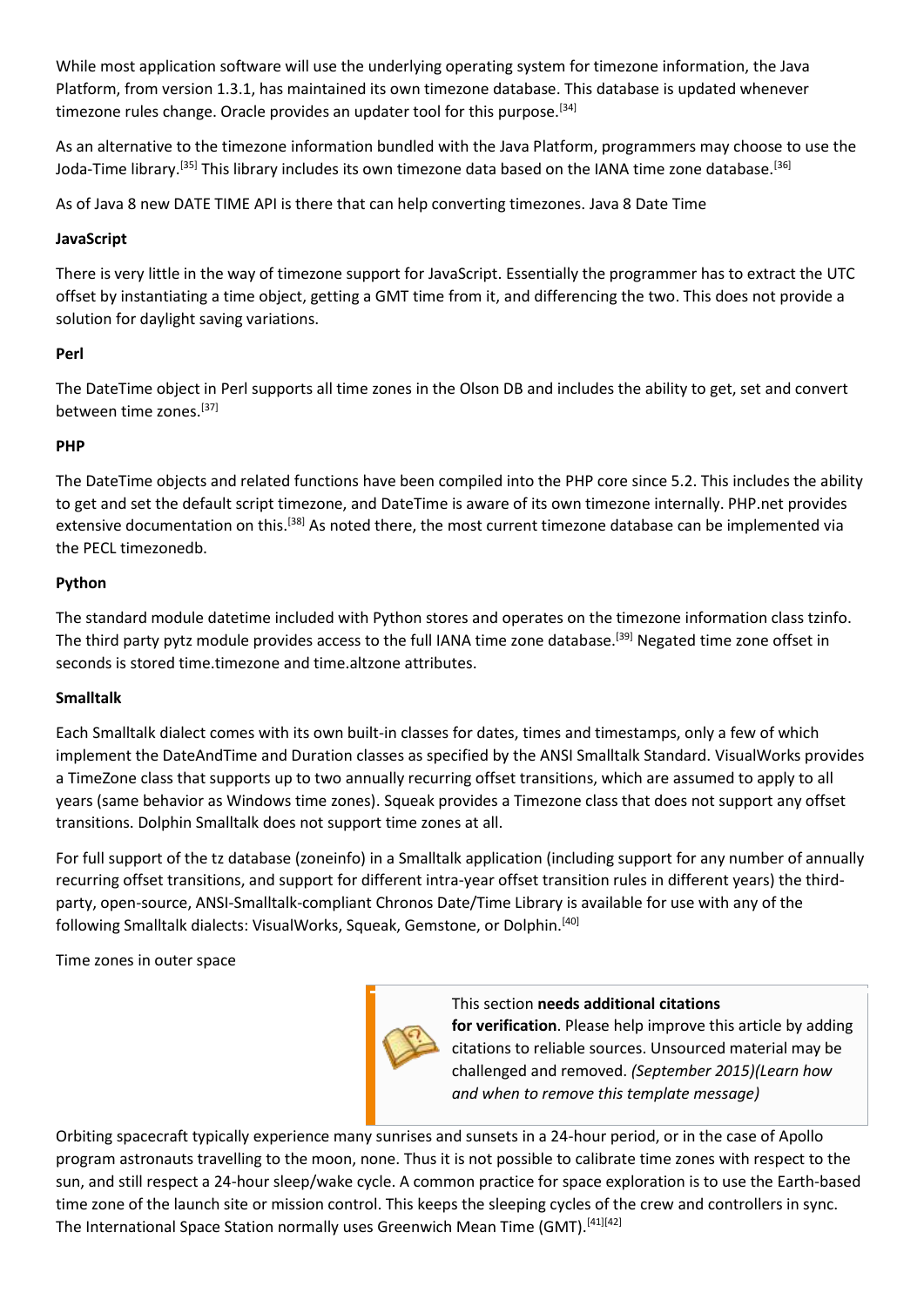Timekeeping on Mars can be more complex, since the planet has a solar day of approximately 24 hours and 39 minutes, known as a sol. Earth controllers for some Mars missions have synchronized their sleep/wake cycles with the Martian day,<sup>[43]</sup> because solar-powered rover activity on the surface was tied to periods of light and dark. The difference in day length caused the sleep/wake cycles to slowly drift with respect to the day/night cycles on Earth, repeating approximately once every 36 days.

See also



The control panel of the Time Zone Clock in front of Coventry Transport Museum.

- Daylight saving time
- ISO 8601
- Lists of time zones
- Time in Europe
- Metric time
- Time by country
- World clock
- Jet lag

## Notes

1. **^** Spain may have chosen its time zone for other reasons, such as synchronising with trading partners, and adopting CET as a major member of the EU

#### References

- 1. **^** *The Mechanics of Mechanical Watches and Clocks | Ruxu Du | Springer.*
- 2. **^** Latitude and Longitude of World Cities http://www.infoplease.com/ipa/A0001769.html
- 3. **^** *"Bristol Time". Wwp.greenwichmeantime.com. Retrieved December 5, 2011.*
- 4. **^** *"Our Time. How we got it. New Zealand's Method. A Lead to the World". Papaerspast. Evening Post. p. 10. Retrieved October 2,2013.*
- 5. **^** *Alfred, Randy (November 18, 2010). "Nov. 18, 1883: Railroad Time Goes Coast to Coast". Wired. Retrieved July 30, 2018.*
- 6. **^** *"Economics of Time Zones" (PDF). Archived from the original (PDF) on May 14, 2012.* (1.89 MB)
- 7. **^** *"Historymatters.gmu.edu". Historymatters.gmu.edu. Retrieved December 5, 2011.*
- 8. **^** *"Resolution concerning new standard time by Chicago". Sos.state.il.us. Archived from the original on October 5, 2011. Retrieved December 5, 2011.*
- 9. **^** Quirico Filopanti from scienzagiovane, Bologna University, Italy. Archived January 17, 2013, at the Wayback Machine.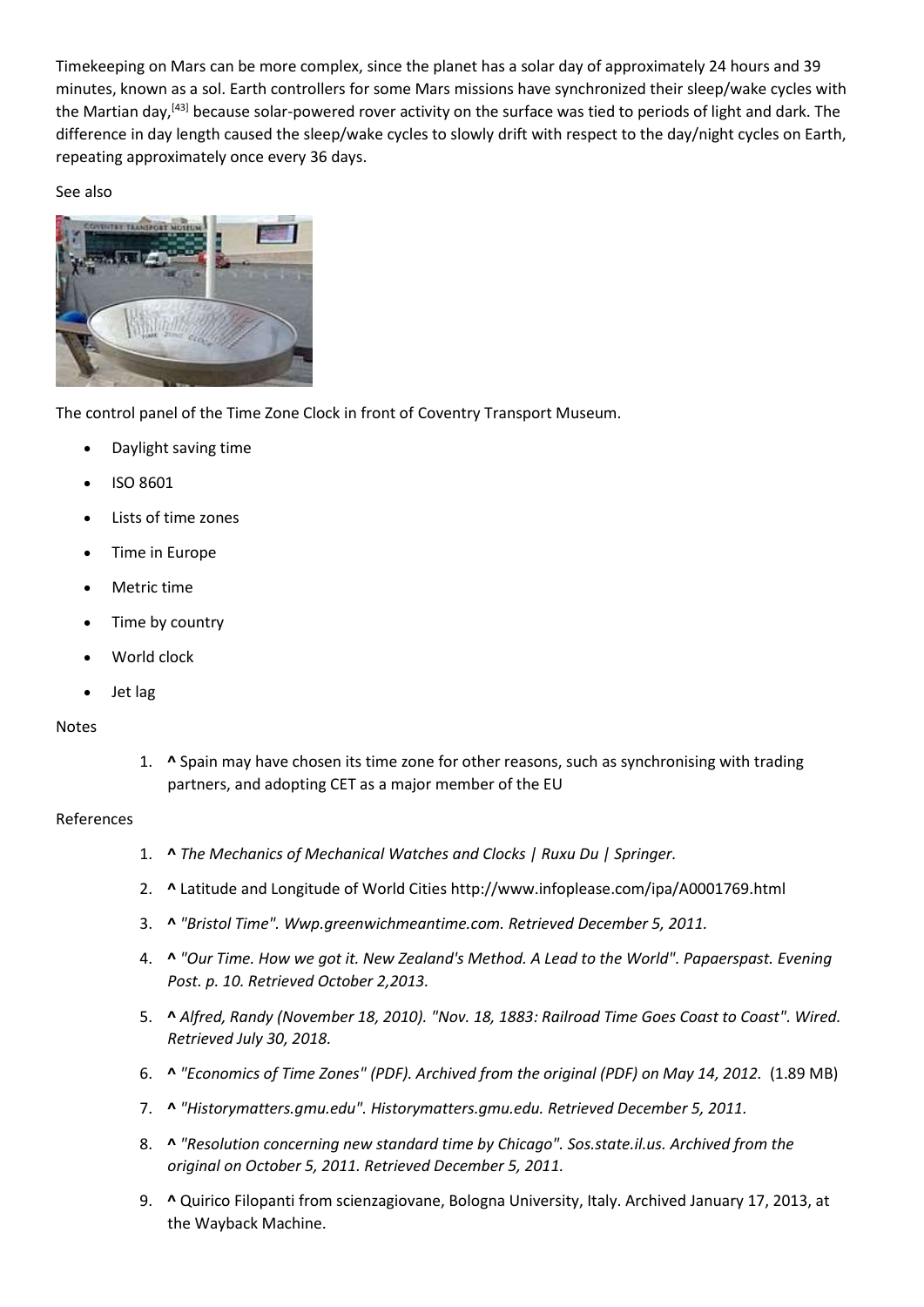- 10. **^** Gianluigi Parmeggiani (Osservatorio Astronomico di Bologna),The origin of time zones Archived August 24, 2007, at the Wayback Machine.
- 11. **^** *"History & info - Standard time began with the railroads". www.webexhibits.org. Retrieved February 13, 2018.*
- 12. **^** *International conference held at Washington for the Purpose of Fixing a Prime Meridian and a Universal Day. October, 1884. Protocols of the proceedings., 1884, p. 201, retrieved July 23,2018*
- 13. **^** *"15 minutes of fame - Nepali Times". archive.nepalitimes.com. Retrieved August 22, 2018.*
- 14. **^** *Schiavenza, Matt (November 5, 2013). "China Only Has One Time Zone—and That's a Problem". The Atlantic. Retrieved August 22, 2018.*
- 15. **^** *"In Canada, You Can Just Write the Date Whichever Way You Want". Atlas Obscura. June 8, 2015. Retrieved August 22,2018.*
- 16. **^** *"Z – Zulu Time Zone (Time Zone Abbreviation)". www.timeanddate.com. Retrieved August 22, 2018.*
- 17. **^** *"Z – Zulu Time Zone (Time Zone Abbreviation)". www.timeanddate.com. Retrieved August 22, 2018.*
- 18. **^** *"What is UTC or GMT Time?". www.nhc.noaa.gov. Retrieved August 22, 2018.*
- 19. **^** *"Time zone ambiguities on Linux". www.pixelbeat.org. Retrieved August 22, 2018.*
- 20. **^** *Taylor, Adam (May 4, 2018). "The brief history of North Korea's time zone". Washington Post.*
- 21. **^** Bowditch, Nathaniel. *American Practical Navigator*. Washington: Government Printing Office, 1925, 1939, 1975.
- 22. **^** Hill, John C., Thomas F. Utegaard, Gerard Riordan. *Dutton's Navigation and Piloting*. Annapolis: United States Naval Institute, 1958.
- 23. **^** Howse, Derek. *Greenwich Time and the Discovery of the Longitude*. Oxford: Oxford University Press, 1980. ISBN 0-19-215948-8.
- 24. **^** *Poulle, Yvonne (1999). "La France à l'heure allemande"(PDF). Bibliothèque de l'école des chartes. 157 (2): 493–502. doi:10.3406/bec.1999.450989. Retrieved January 11, 2012.*
- 25. **^** *"*法定时与北京时间*".* 人民教育出版社*. Archived from the original on November 14, 2006.*
- 26. **^** *Doug O'Hara (March 11, 2007). "Alaska: daylight stealing time". Far North Science. Retrieved May 11, 2007.*
- 27. **^** *"International CNN". Edition.cnn.com. Retrieved December 5,2011.*
- 28. **^** *"United States CNN". Cnn.com. Retrieved December 5, 2011.*
- 29. **^** *"Guidelines for Ubuntu IRC Meetings". Canonical Ltd. August 6, 2008.*
- 30. **^** How time zone normalization works in Microsoft Outlook. Microsoft (2015).
- 31. **^** Use Google Calendar in different time zones. Google Calendar Help (as of Oct. 2015)
- 32. **^** *"The Open Group Base Specifications Issue 7, section 4.16 Seconds Since the Epoch". The Open Group. Retrieved January 22, 2017.*
- 33. **^** *"GetSystemTime function (Windows)". msdn.microsoft.com. Retrieved February 13, 2018.*
- 34. **^** *"Timezone Updater Tool". Java.sun.com. Retrieved December 5, 2011.*
- 35. **^** *"Joda-Time". Joda-time.sourceforge.net. Retrieved December 5, 2011.*